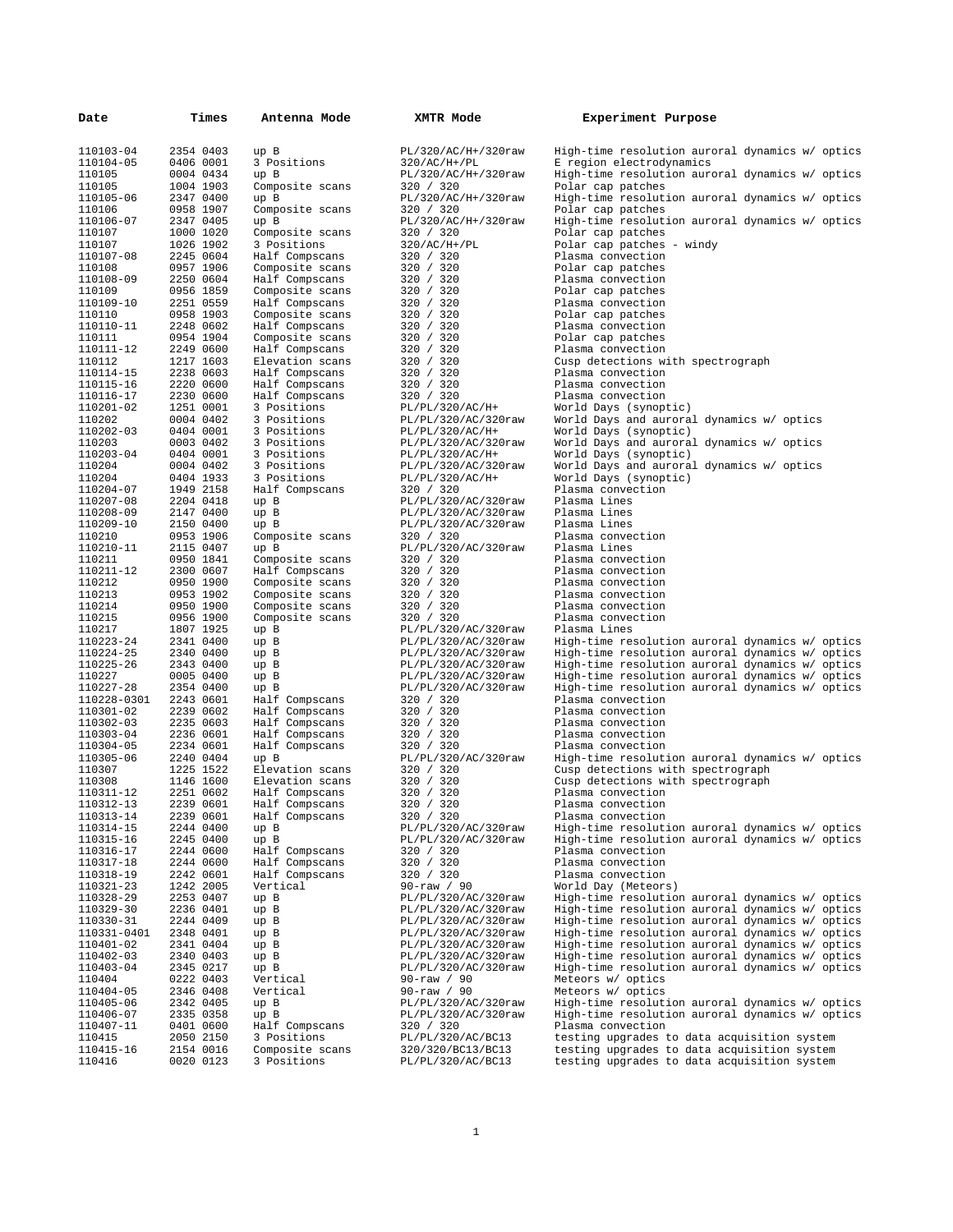| Date                   |                        | Times | Antenna Mode                     | XMTR Mode                              | Experiment Purpose                                   |
|------------------------|------------------------|-------|----------------------------------|----------------------------------------|------------------------------------------------------|
| 110417                 | 1732 2007              |       | 3 Positions                      | PL/PL/320/AC/BC13                      | testing upgrades to data acquisition system          |
| 110419-21              | 2348 0001              |       | 3 Positions                      | PL/PL/320/AC/H+                        | E region electrodynamics                             |
| 110424-25              | 2248 0605              |       | Half Compscans                   | 320 / 320                              | Plasma convection                                    |
| 110425-26              | 2245 0604              |       | Half Compscans                   | 320 / 320                              | Plasma convection                                    |
| 110430-0504            | 2245 1536              |       | Half Compscans                   | 320/320/BC13/BC13                      | Plasma convection                                    |
| 110504                 | 1540 1835              |       | 3 Positions                      | PL/PL/320/AC/BC13                      | Plasma convection - windy                            |
| 110504-05              | 1841 0600              |       | Half Compscans                   | 320/320/BC13/BC13                      | Plasma convection                                    |
| 110509-10              | 2343 0600              |       | Half Compscans                   | 320/320/BC13/BC13                      | Plasma convection                                    |
| 110516-17              | 2252 2305              |       | 3 Positions                      | PL/PL/320/AC/BC13                      | E region electrodynamics                             |
| 110517-18              | 2308 0602              |       | Half Compscans                   | 320/320/BC13/BC13                      | Plasma convection                                    |
| 110518-19              | 2248 0604              |       | Half Compscans                   | 320/320/BC13/BC13                      | Plasma convection                                    |
| 110519-20              | 2254 0600              |       | Half Compscans                   | 320/320/BC13/BC13                      | Plasma convection                                    |
| 110520-21              | 2244 0601              |       | Half Compscans                   | 320/320/BC13/BC13                      | Plasma convection                                    |
| 110610                 | 1018 1110              |       | up B                             | PL/PL/320/AC/BC13                      | testing upgrades to data acquisition system          |
| 110610-11              | 2349 0150<br>0153 0248 |       | Half Compscans                   | 320/320/BC13/BC13<br>PL/PL/320/AC/BC13 | Plasma convection<br>coordinated with AIM satellite  |
| 110611<br>110611-12    | 0251 1617              |       | Vertical                         | 320/320/BC13/BC13                      | Plasma convection                                    |
| 110612                 | 1621 1732              |       | Half Compscans<br>Vertical       | PL/PL/320/AC/BC13                      | coordinated with AIM satellite                       |
| 110612                 | 1738 2153              |       | Half Compscans                   | 320/320/BC13/BC13                      | Plasma convection                                    |
| 110612-13              | 2157 0201              |       | 3 Positions                      | PL/PL/320/AC/BC13                      | Plasma convection - windy                            |
| 110613                 | 0204 0307              |       | Vertical                         | PL/PL/320/AC/BC13                      | coordinated with AIM satellite                       |
| 110613                 | 0309 0336              |       | Half Compscans                   | 320/320/BC13/BC13                      | Plasma convection                                    |
| 110613                 | 0343 0547              |       | 3 Positions                      | PL/PL/320/AC/BC13                      | HiWind Balloon support                               |
| 110613-14              | 0608 1628              |       | Half Compscans                   | 320/320/BC13/BC13                      | Plasma convection                                    |
| 110614                 | 1631 1729              |       | Vertical                         | PL/PL/320/AC/BC13                      | coordinated with AIM satellite                       |
| 110614-15              | 1732 0001              |       | Half Compscans                   | 320/320/BC13/BC13                      | Plasma convection                                    |
| 110616-17              | 0457 0509              |       | 3 Positions                      | PL/PL/320/AC/BC13                      | HiWind Balloon support                               |
| 110617-18              | 0515 0517              |       | Vertical                         | PL/PL/320/AC/BC13                      | Detection of PMSEs                                   |
| 110622-23              | 2246 0602              |       | Half Compscans                   | 320/320/BC13/BC13                      | Plasma convection                                    |
| 110623-24              | 2233 0602              |       | Half Compscans                   | 320/320/BC13/BC13                      | Plasma convection                                    |
| 110624-25              | 2232 0600              |       | Half Compscans                   | 320/320/BC13/BC13                      | Plasma convection                                    |
| 110625-26              | 2228 0600              |       | Half Compscans                   | 320/320/BC13/BC13                      | Plasma convection                                    |
| 110629                 | 1728 2006              |       | Composite scans                  | 320/320/BC13/BC13                      | System test                                          |
| 110630-0701            | 2254 0603              |       | Half Compscans                   | 320/320/BC13/BC13                      | Plasma convection                                    |
| 110701-02<br>110702-03 | 2254 0603<br>2246 0600 |       | Half Compscans<br>Half Compscans | 320/320/BC13/BC13<br>320/320/BC13/BC13 | Plasma convection<br>Plasma convection               |
| 110703-04              | 2237 0600              |       | Half Compscans                   | 320/320/BC13/BC13                      | Plasma convection                                    |
| 110707-09              | 2204 0800              |       | Vertical                         | PL/PL/320/AC/BC13                      | Detection of PMSEs                                   |
| 110717                 | 2141 2344              |       | Composite scans                  | 320/320/BC13/BC13                      | Plasma convection                                    |
| 110719                 | 2206 2326              |       | Elevation scans                  | 320/320/BC13/BC13                      | ISR school - student run                             |
| 110719-20              | 2328 0058              |       | Composite scans                  | 320/320/BC13/BC13                      | ISR school - student run                             |
| 110720                 | 0101 0129              |       | 3 Positions                      | PL/PL/320/AC/BC13                      | ISR school - student run                             |
| 110720                 | 0137 0232              |       | Azscans & Elscans                | PL/PL/320/AC/BC13                      | ISR school - student run                             |
| 110720                 | 0234 0357              |       | up B                             | PL/PL/320/AC/BC13                      | ISR school - student run                             |
| 110720                 | 0359 0530              |       | Azimuth scans                    | 320/320/BC13/BC13                      | ISR school - student run                             |
| 110720                 | 0532 0659              |       | 3 Positions                      | PL/PL/320/AC/BC13                      | ISR school - student run                             |
| 110720<br>110721       | 0701 0829<br>2258 2355 |       | 3 Positions<br>3 Positions       | PL/PL/320/AC/BC13                      | ISR school - student run<br>ISR school - student run |
| 110722                 | 0001 0102              |       | Composite scans                  | PL/PL/320/AC/BC13<br>320/320/BC13/BC13 | ISR school - student run                             |
| 110722                 | 1547 1759              |       | 3 Positions                      | PL/PL/320/AC/BC13                      | NSF-JSEP students                                    |
| 110725-27              | 2354 0001              |       | Vertical                         | PL/PL/320/AC/BC13                      | Detection of PMSEs                                   |
| 110801-11              | 1147 2000              |       | 3 Positions                      | PL/PL/320/AC/BC13                      | World Days (planetary-scale waves)                   |
| 110822-23              | 2310 0604              |       | Half Compscans                   | 320/320/BC13/BC13                      | Plasma convection                                    |
| 110901-02              | 2335 0604              |       | Half Compscans                   | 320/320/BC13/BC13                      | Plasma convection                                    |
| 110902-03              | 2235 0602              |       | Half Compscans                   | 320/320/BC13/BC13                      | Plasma convection                                    |
| 110903-04              | 2235 0600              |       | Half Compscans                   | 320/320/BC13/BC13                      | Plasma convection                                    |
| 110904-05              | 2243 0604              |       | Half Compscans                   | 320/320/BC13/BC13                      | Plasma convection                                    |
| 110905-06              | 2259 0603              |       | Half Compscans                   | 320/320/BC13/BC13                      | Plasma convection                                    |
| 110919-21              | 1232 1301              |       | 3 Positions                      | PL/PL/320/AC/BC13                      | E-region electrodynamics                             |
| 110921-23              | 1312 2200              |       | Vertical                         | PL/PL/320/AC/BC13                      | World Days (Meteors)                                 |
| 110923-24              | 2203 0600              |       | Half Compscans                   | 320/320/BC13/BC13<br>320/320/BC13/BC13 | Plasma convection                                    |
| 110924-25<br>110925-26 | 2247 0601<br>2227 0600 |       | Half Compscans<br>Half Compscans | 320/320/BC13/BC13                      | Plasma convection<br>Plasma convection               |
| 110926-27              | 2248 0500              |       | up B                             | PL/PL/320/AC/BC13                      | Detection of plasma line harmonics                   |
| 110927-28              | 2248 0501              |       | up B                             | PL/PL/320/AC/BC13                      | Detection of plasma line harmonics                   |
| 111006-07              | 2241 1704              |       | Half Compscans                   | 320/320/BC13/BC13                      | Plasma convection                                    |
| 111007                 | 1708 2139              |       | 3 Positions                      | PL/PL/320/AC/BC13                      | Plasma convection - windy                            |
| 111007-09              | 2144 2044              |       | Half Compscans                   | 320/320/BC13/BC13                      | Plasma convection                                    |
| 111009                 | 2049 2304              |       | Composite scans                  | 320/320/BC13/BC13                      | Plasma convection with Artemis Sat                   |
| 111009-10              | 2307 2055              |       | Half Compscans                   | 320/320/BC13/BC13                      | Plasma convection                                    |
| 111010                 | 2109 2305              |       | Composite scans                  | 320/320/BC13/BC13                      | Plasma convection with Artemis Sat                   |
| 111010-11              | 2309 2054              |       | Half Compscans                   | 320/320/BC13/BC13                      | Plasma convection                                    |
| 111011                 | 2058 2304              |       | Composite scans                  | 320/320/BC13/BC13                      | Plasma convection with Artemis Sat                   |
| 111011-12              | 2309 0602<br>2245 0604 |       | Half Compscans                   | 320/320/BC13/BC13                      | Plasma convection                                    |
| 111020-21<br>111021-22 | 2240 0603              |       | Half Compscans<br>Half Compscans | 320/320/BC13/BC13<br>320/320/BC13/BC13 | Plasma convection<br>Plasma convection               |
| 111022-23              | 2241 0600              |       | Half Compscans                   | 320/320/BC13/BC13                      | Plasma convection                                    |
| 111023                 | 1746 1857              |       | Composite scans                  | 320/320/BC13/BC13                      | Plasma convection with Cluster Sats                  |
| 111023                 | 1904 2134              |       | 3 Positions                      | PL/PL/320/AC/BC13                      | Plasma convection - windy                            |